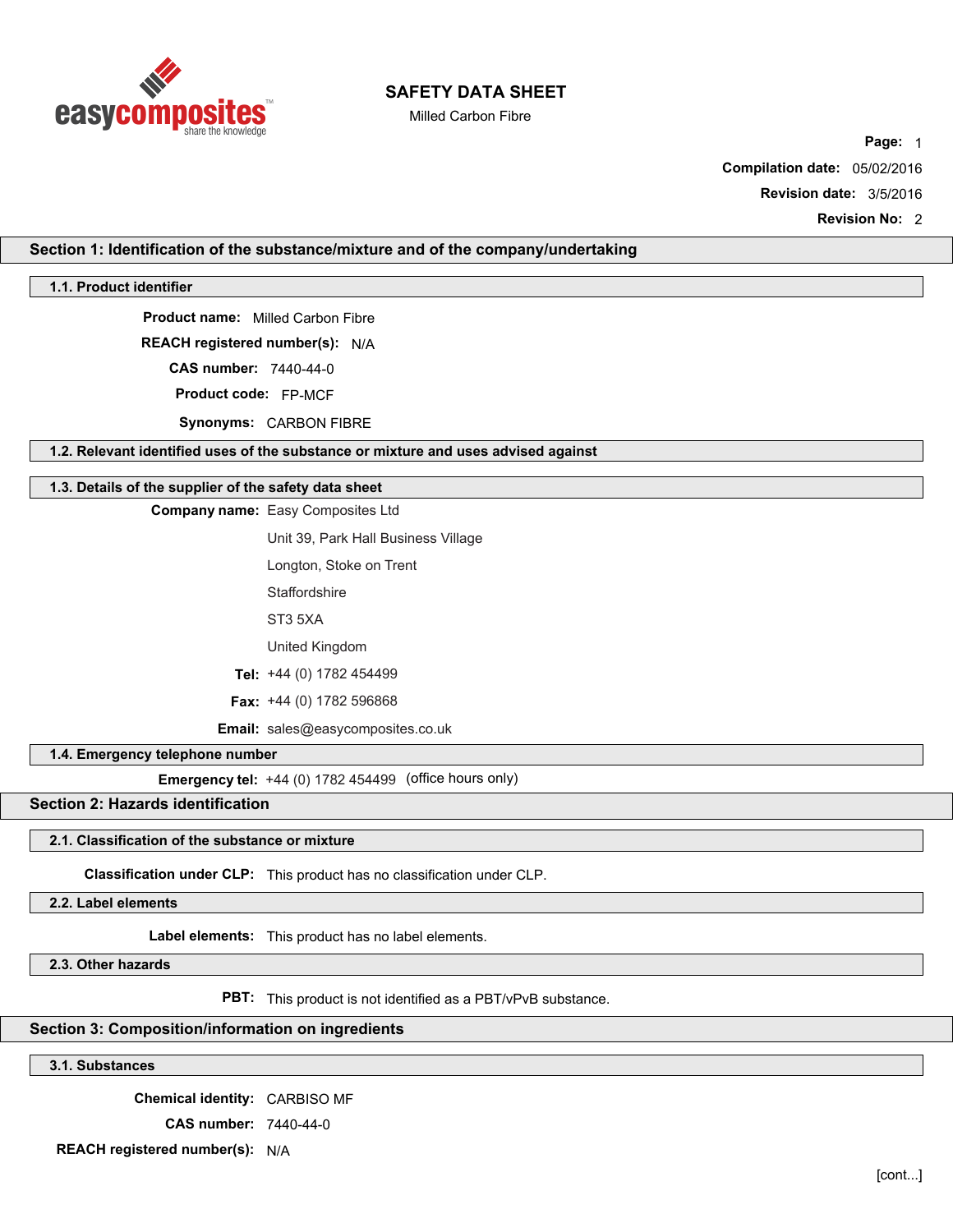#### Milled Carbon Fibre

**Page:** 2

### **Section 4: First aid measures**

**4.1. Description of first aid measures**

**Skin contact:** Wash immediately with plenty of soap and water.

**Eye contact:** Bathe the eye with running water for 15 minutes.

**Ingestion:** Wash out mouth with water.

**Inhalation:** Consult a doctor.

#### **4.2. Most important symptoms and effects, both acute and delayed**

**Skin contact:** There may be mild irritation at the site of contact.

**Eye contact:** There may be irritation and redness.

**Ingestion:** There may be irritation of the throat.

**Inhalation:** No symptoms.

**4.3. Indication of any immediate medical attention and special treatment needed**

**Immediate / special treatment:** Not applicable.

**Section 5: Fire-fighting measures**

**5.1. Extinguishing media**

**Extinguishing media:** Suitable extinguishing media for the surrounding fire should be used.

# **5.2. Special hazards arising from the substance or mixture**

**Exposure hazards:** Not applicable.

**5.3. Advice for fire-fighters**

**Advice for fire-fighters:** Wear self-contained breathing apparatus. Wear protective clothing to prevent contact

with skin and eyes.

## **Section 6: Accidental release measures**

# **6.1. Personal precautions, protective equipment and emergency procedures**

**Personal precautions:** Refer to section 8 of SDS for personal protection details.

**6.2. Environmental precautions**

**Environmental precautions:** Do not discharge into drains or rivers.

# **6.3. Methods and material for containment and cleaning up**

**Clean-up procedures:** Use industrial vacuum cleaner to remove material.

**6.4. Reference to other sections**

**Reference to other sections:** Refer to section 8 of SDS.

# **Section 7: Handling and storage**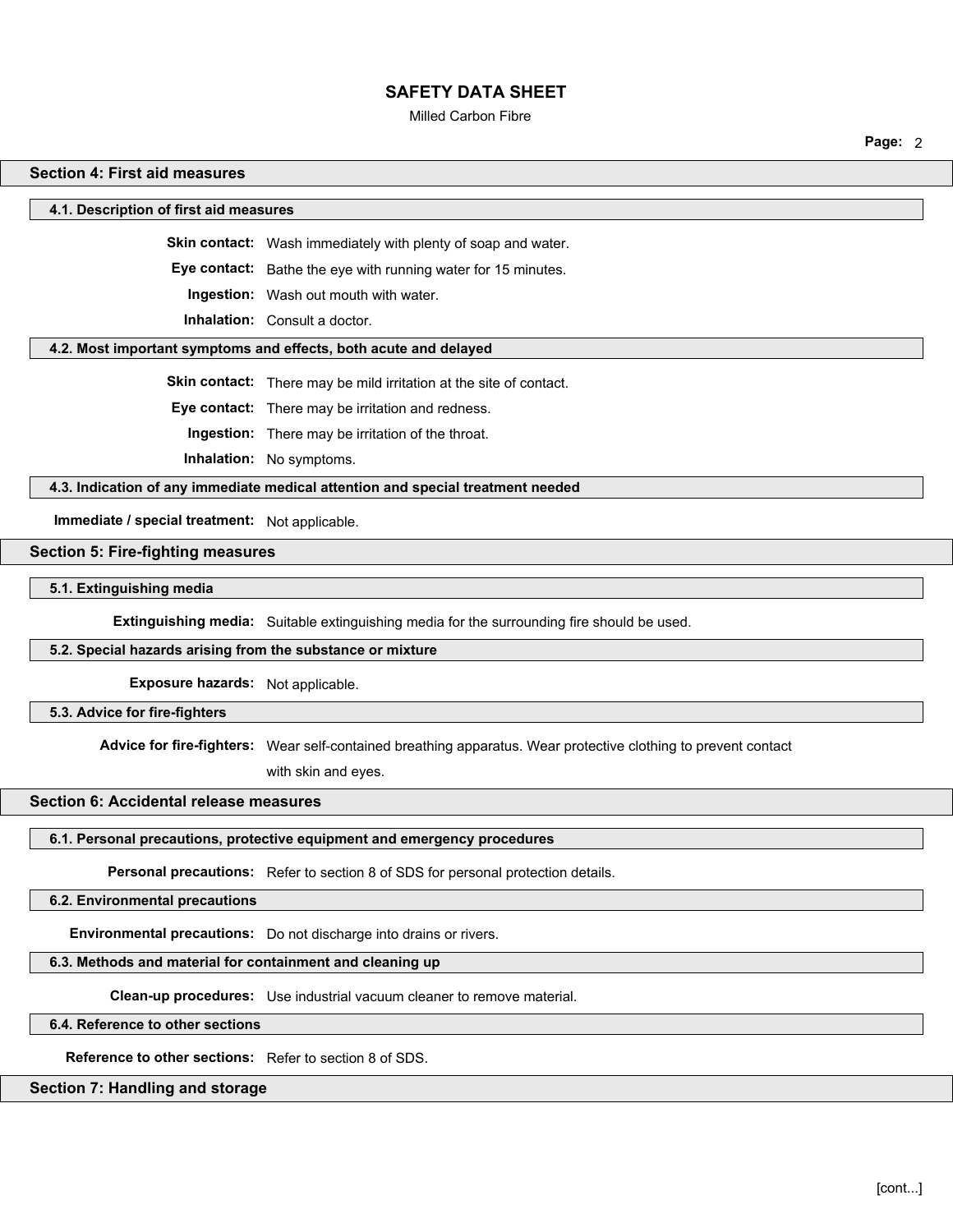## Milled Carbon Fibre

**Page:** 3

# **7.1. Precautions for safe handling**

**Handling requirements:** Not applicable.

### **7.2. Conditions for safe storage, including any incompatibilities**

**Storage conditions:** Not applicable.

**Suitable packaging:** Not applicable.

## **7.3. Specific end use(s)**

**Specific end use(s):** No data available.

# **Section 8: Exposure controls/personal protection**

### **8.1. Control parameters**

**Workplace exposure limits:** No data available.

**DNEL/PNEC Values**

## **DNEL / PNEC** No data available.

## **8.2. Exposure controls**

| Engineering measures: Not applicable. |                                                              |
|---------------------------------------|--------------------------------------------------------------|
|                                       | Respiratory protection: Respiratory protection not required. |
| Hand protection: Protective gloves.   |                                                              |
| Eye protection: Safety glasses.       |                                                              |
|                                       | Skin protection: Protective clothing.                        |
|                                       | Environmental: No special requirement.                       |

### **Section 9: Physical and chemical properties**

### **9.1. Information on basic physical and chemical properties**

|                                               | <b>State: Granules</b>               |                                                             |
|-----------------------------------------------|--------------------------------------|-------------------------------------------------------------|
| Evaporation rate: Not applicable.             |                                      |                                                             |
|                                               | <b>Oxidising:</b> Not applicable.    |                                                             |
| Solubility in water: No data available.       |                                      |                                                             |
|                                               | <b>Viscosity:</b> No data available. |                                                             |
| Boiling point/range°C: No data available.     |                                      | <b>Melting point/range<sup>o</sup>C:</b> No data available. |
| Flammability limits %: lower: Not applicable. |                                      | <b>upper:</b> Not applicable.                               |
| Flash point°C: Not applicable.                |                                      | Part.coeff. n-octanol/water: No data available.             |
| Autoflammability°C: Not applicable.           |                                      | Vapour pressure: No data available.                         |
| Relative density: No data available.          |                                      | <b>pH:</b> No data available.                               |
|                                               | <b>VOC g/l:</b> No data available.   |                                                             |

**9.2. Other information**

**Other information:** No data available.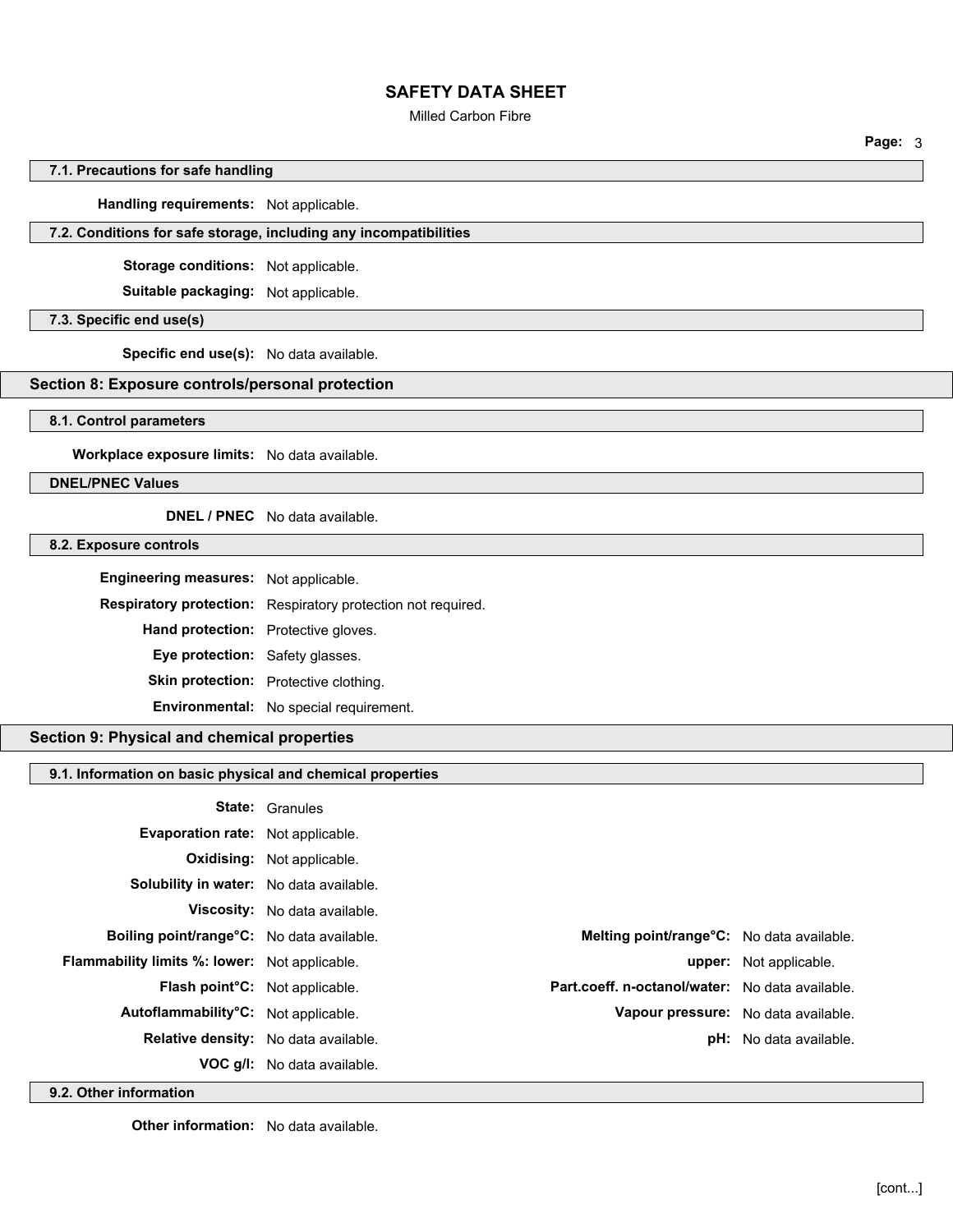Milled Carbon Fibre

**Page:** 4

### **Section 10: Stability and reactivity**

#### **10.1. Reactivity**

**Reactivity:** Stable under recommended transport or storage conditions.

#### **10.2. Chemical stability**

**Chemical stability:** Stable under normal conditions.

# **10.3. Possibility of hazardous reactions**

**Hazardous reactions:** Hazardous reactions will not occur under normal transport or storage conditions.

Decomposition may occur on exposure to conditions or materials listed below.

**10.4. Conditions to avoid**

**10.5. Incompatible materials**

**Materials to avoid:** Not applicable.

## **10.6. Hazardous decomposition products**

**Haz. decomp. products:** No data available.

### **Section 11: Toxicological information**

#### **11.1. Information on toxicological effects**

**Toxicity values:** No data available.

#### **Symptoms / routes of exposure**

**Skin contact:** There may be mild irritation at the site of contact.

**Eye contact:** There may be irritation and redness.

**Ingestion:** There may be irritation of the throat.

**Inhalation:** No symptoms.

## **Section 12: Ecological information**

# **12.1. Toxicity**

**Ecotoxicity values:** No data available.

# **12.2. Persistence and degradability**

**Persistence and degradability:** No data available.

**12.3. Bioaccumulative potential**

**Bioaccumulative potential:** No data available.

**12.4. Mobility in soil**

**Mobility:** No data available.

**12.5. Results of PBT and vPvB assessment**

**PBT identification:** This product is not identified as a PBT/vPvB substance.